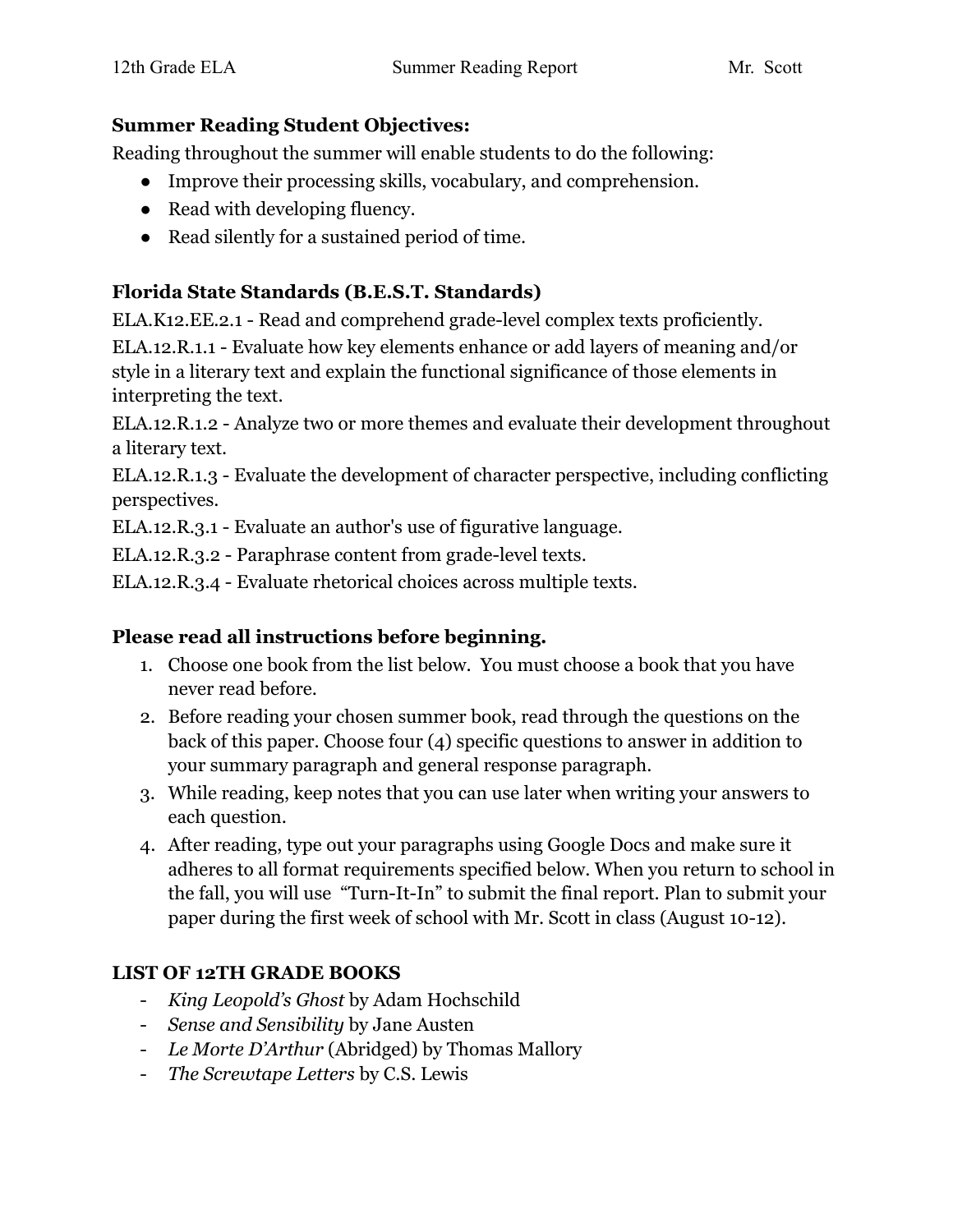#### **General Paper Guidelines (MLA Format)**

Before typing your essay on Google Docs, make these changes

- 12 point font size
- Times New Roman font
- Double spaced
- 1" margins

Typing Instructions (follow these instructions on Google Docs)

- Insert, Page Numbers, Number in Top Right Option without Title Page, Type your last name before the number with a space.

- Type your first and last name on first line
- Type teacher name (Mr. Scott) on second line
- Type English IV on the third line
- Type the date of completion on the fourth line in the following format: (Day Month Year ex. 20 July 2022)
- Center align the book title on the fifth line
- Your first paragraph should begin on the sixth line
- Indent each paragraph

\***The entire paper should be between 1200-1500 words,** so each paragraph should contain 200-250 words.

# **List of Response Questions (choose 4)**

- 1. HISTORICAL SETTING: What is the historical setting for the play and how does it influence the events that took place? If the time period was different, what details and events would be changed and how would that affect the storyline?
- 2. COMPARING THEMES: What is a theme? Describe two themes present in your novel and give at least two examples of each theme throughout the story. Are these themes contradictory or do they complement each other?
- 3. FIGURATIVE LANGUAGE: What is figurative language? How does the author use figurative language to accomplish his/her purpose for writing the novel? Give at least three examples throughout the text.
- 4. MOOD, TONE, AND AUTHOR PURPOSE: Define mood, tone, and author's purpose. What is the mood, tone, and author's purpose for the novel? How do they accomplish these elements with their word choice, figurative language, etc.?
- 5. CONFLICTING PERSPECTIVES: Multiple perspectives are exhibited throughout these novels: different characters, the author, etc. Describe the conflicting perspectives within the story, using at least two examples from the novel for each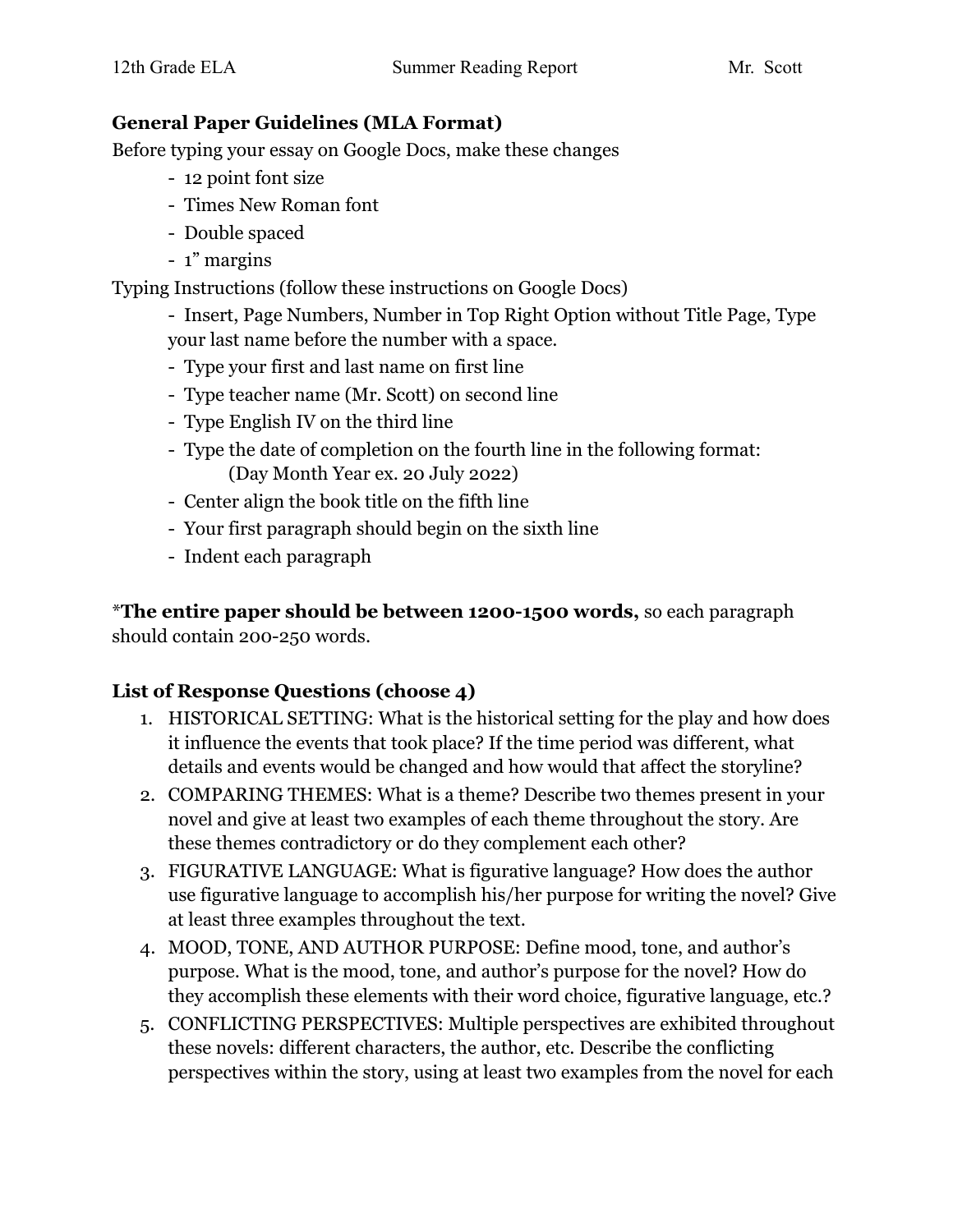perspective. How do these conflicting perspectives drive the story and create tension?

6. RHETORIC IN TEXT: Define rhetoric. How does the author utilize word choice, mood, tone, figurative language, themes, perspectives, etc. to influence the reader towards a certain idea? How could the author improve his/her use of rhetoric to influence the reader more effectively?

#### **Paragraph Format**

Introduction Paragraph: Summary of the book

- Talk about the main people and events in the book but do NOT include your

opinions. Do not use first person or contractions in your writing.

Body Paragraphs: Chosen response questions (from above) 1 response for each paragraph

- I should know by the topic sentence which question each paragraph is answering.

- Paragraphs should use specific examples (page numbers, direct quotes, & explanation).

Conclusion Paragraph: General personal opinion of the book

- Talk about the things you like about this book and the things you dislike about it. Make sure to explain why you like or dislike these things.

- Discuss what type of person would enjoy reading this book and provide an explanation for your choice. i.e. An athlete would enjoy reading this book because it discusses the ability to overcome adversity on and off the field.